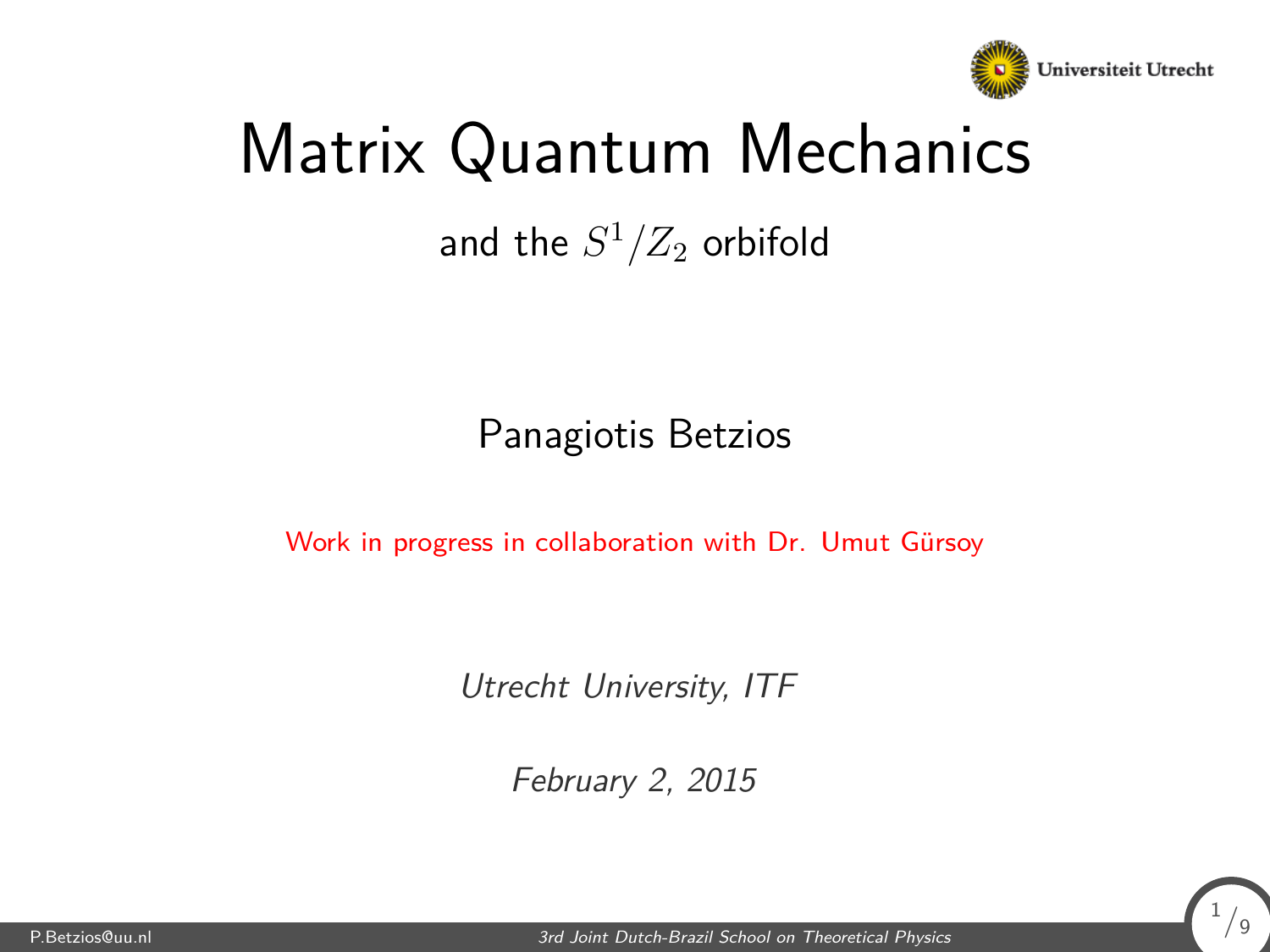#### What is Matrix Quantum Mechanics

- Matrix Quantum Mechanics (gauged) is a  $0+1$  dimensional quantum field theory of  $N \times N$  Hermitian matrices denoted by  $M(t)$  and a non dynamical gauge field *At*.
- The Partition function is:

$$
e^{-W} = \int \mathcal{D}M(t) \exp\left[-N \int_{-\infty}^{\infty} dt \text{Tr}\left(\frac{1}{2} \left(D_t M\right)^2 + \frac{1}{2} M^2 - \frac{\kappa}{3!} M^3\right)\right]
$$
(1)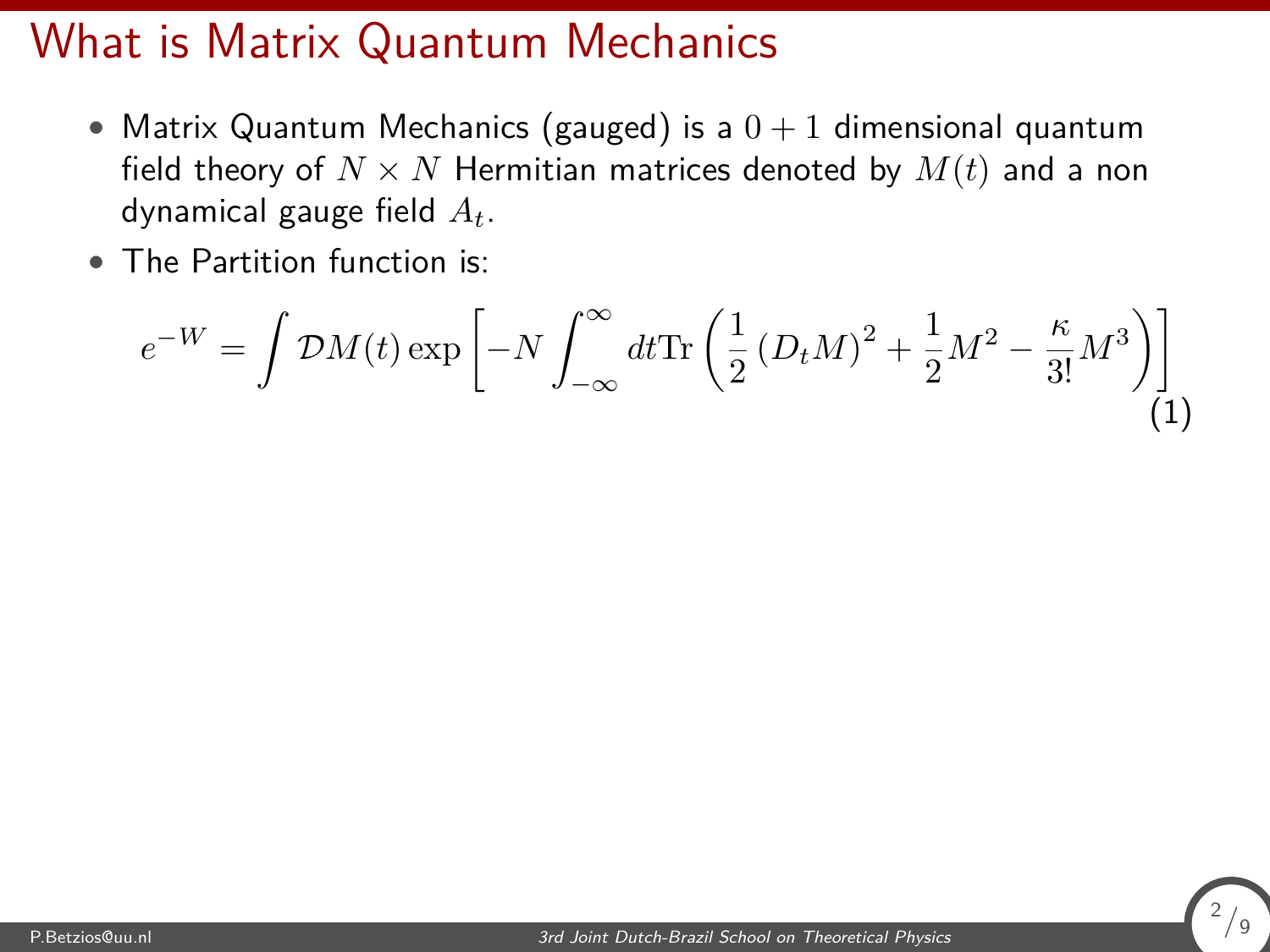#### What is Matrix Quantum Mechanics

- Matrix Quantum Mechanics (gauged) is a  $0+1$  dimensional quantum field theory of  $N \times N$  Hermitian matrices denoted by  $M(t)$  and a non dynamical gauge field *At*.
- The Partition function is:

$$
e^{-W} = \int \mathcal{D}M(t) \exp\left[-N \int_{-\infty}^{\infty} dt \text{Tr}\left(\frac{1}{2} \left(D_t M\right)^2 + \frac{1}{2} M^2 - \frac{\kappa}{3!} M^3\right)\right]
$$
\n(1)

- $\bullet$  It is convenient to split  $M = U \Lambda U^\dagger$  where  $\Lambda(t)$  is diagonal and U unitary.
- One then picks up a Jacobian

$$
\mathcal{D}M = \mathcal{D}U \prod_{i=1}^{N} d\lambda_i \Delta^2(\Lambda), \quad \Delta(\Lambda) = \prod_{i < j} (\lambda_i - \lambda_j) \tag{2}
$$

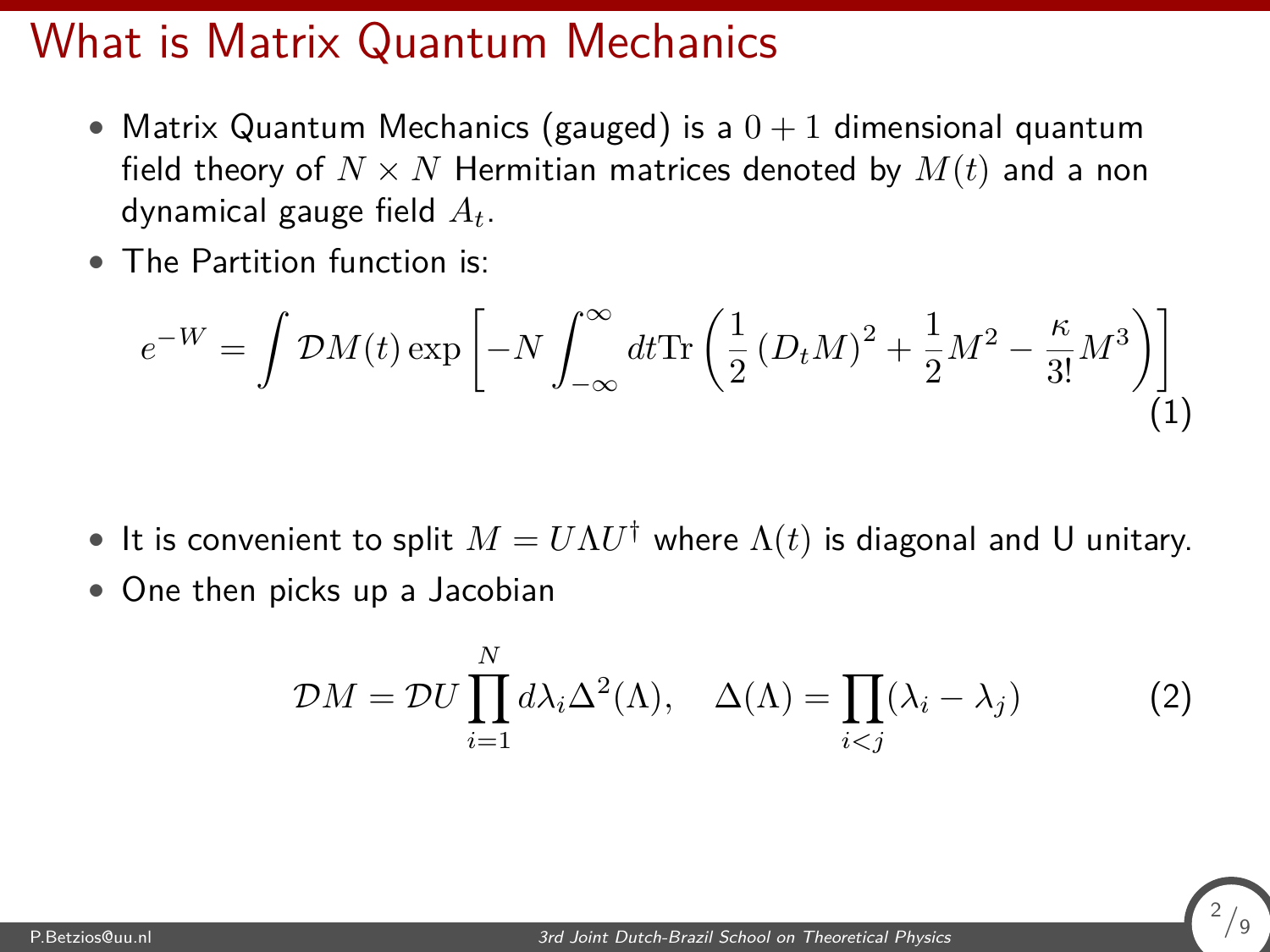#### What is Matrix Quantum Mechanics

- Matrix Quantum Mechanics (gauged) is a  $0+1$  dimensional quantum field theory of  $N \times N$  Hermitian matrices denoted by  $M(t)$  and a non dynamical gauge field *At*.
- The Partition function is:

$$
e^{-W} = \int \mathcal{D}M(t) \exp\left[-N \int_{-\infty}^{\infty} dt \text{Tr}\left(\frac{1}{2} \left(D_t M\right)^2 + \frac{1}{2} M^2 - \frac{\kappa}{3!} M^3\right)\right]
$$
(1)

- $\bullet$  It is convenient to split  $M = U \Lambda U^\dagger$  where  $\Lambda(t)$  is diagonal and U unitary.
- One then picks up a Jacobian

$$
\mathcal{D}M = \mathcal{D}U \prod_{i=1}^{N} d\lambda_i \Delta^2(\Lambda), \quad \Delta(\Lambda) = \prod_{i < j} (\lambda_i - \lambda_j) \tag{2}
$$

• The gauge field will also lead to the decoupling of the angular dof's U from the path integral (it projects to the singlet sector).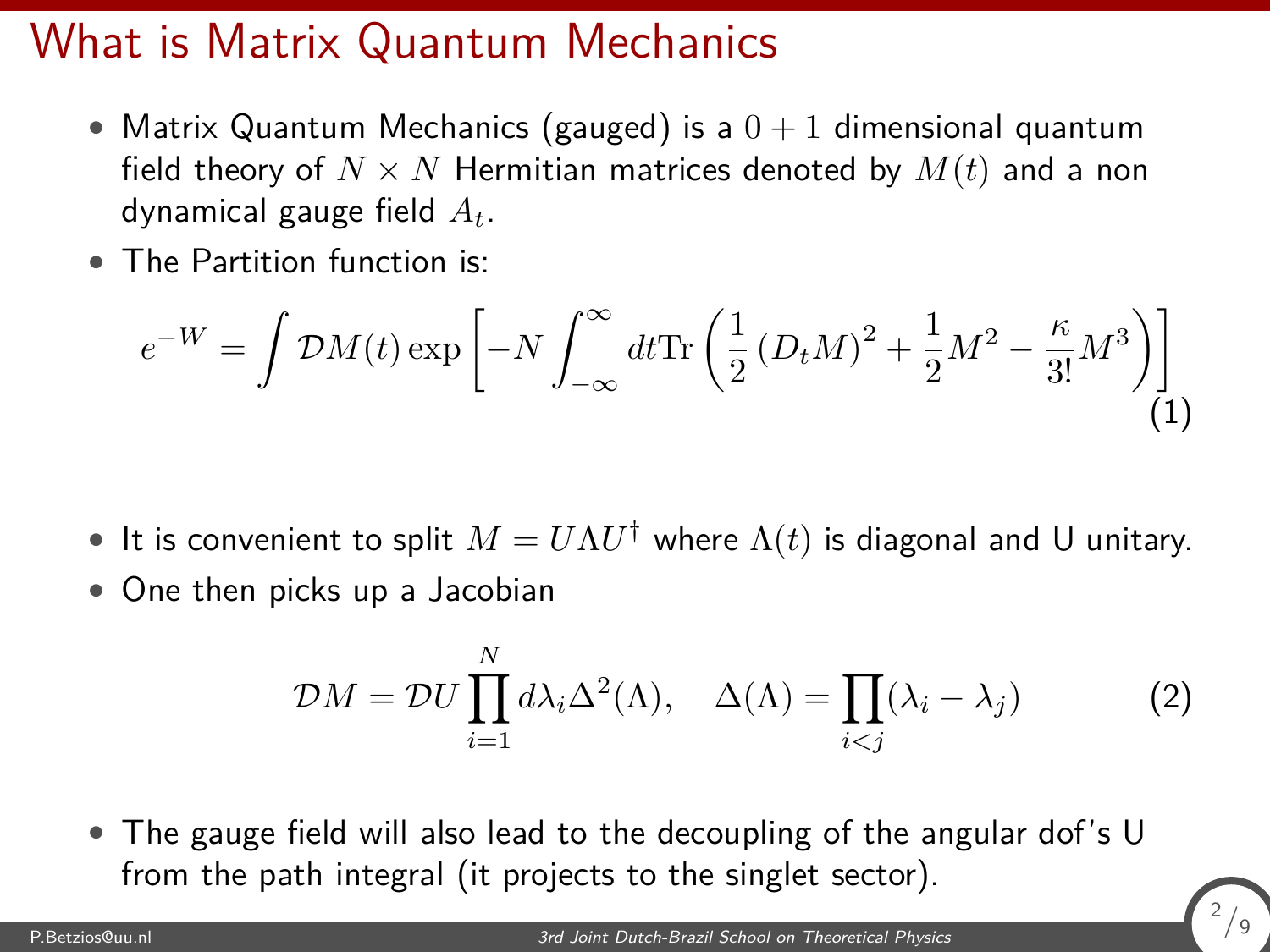#### Fermionic Well

It is convenient to pass to the Hamiltonian description. The Hamiltonian using the covariant laplacian becomes:

$$
H = -\frac{1}{2\beta^2 \Delta(\lambda)} \frac{d^2}{d\lambda_i^2} \Delta(\lambda) + V(\lambda_i) , \quad \beta = \frac{N}{\kappa^2} \sim \frac{1}{\hbar}
$$
 (3)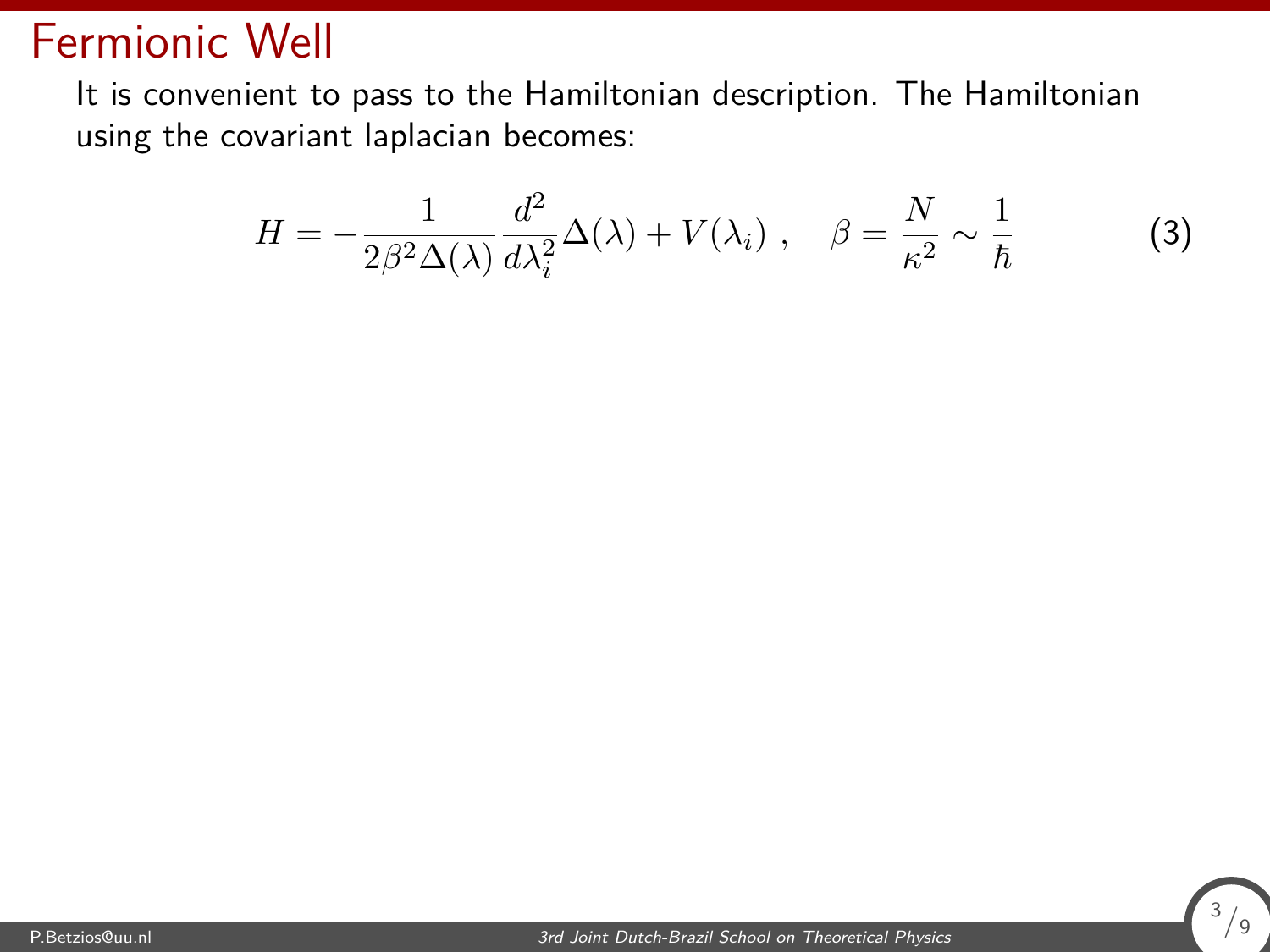#### Fermionic Well

It is convenient to pass to the Hamiltonian description. The Hamiltonian using the covariant laplacian becomes:

$$
H = -\frac{1}{2\beta^2 \Delta(\lambda)} \frac{d^2}{d\lambda_i^2} \Delta(\lambda) + V(\lambda_i) , \quad \beta = \frac{N}{\kappa^2} \sim \frac{1}{\hbar}
$$
 (3)

We define an "antisymmetric" wavefunction  $\Psi(\lambda)$  as  $\Psi(\lambda) \equiv \Delta(\lambda) \chi_{sum}(\lambda)$ . The Schrödinger equation now reads:

$$
\left(-\frac{1}{2\beta^2}\frac{d^2}{d\lambda_i^2} + V(\lambda_i)\right)\Psi(\lambda) = E\Psi(\lambda).
$$
\n(4)

This describes N non interacting fermions in the cubic potential  $V(\lambda)$ .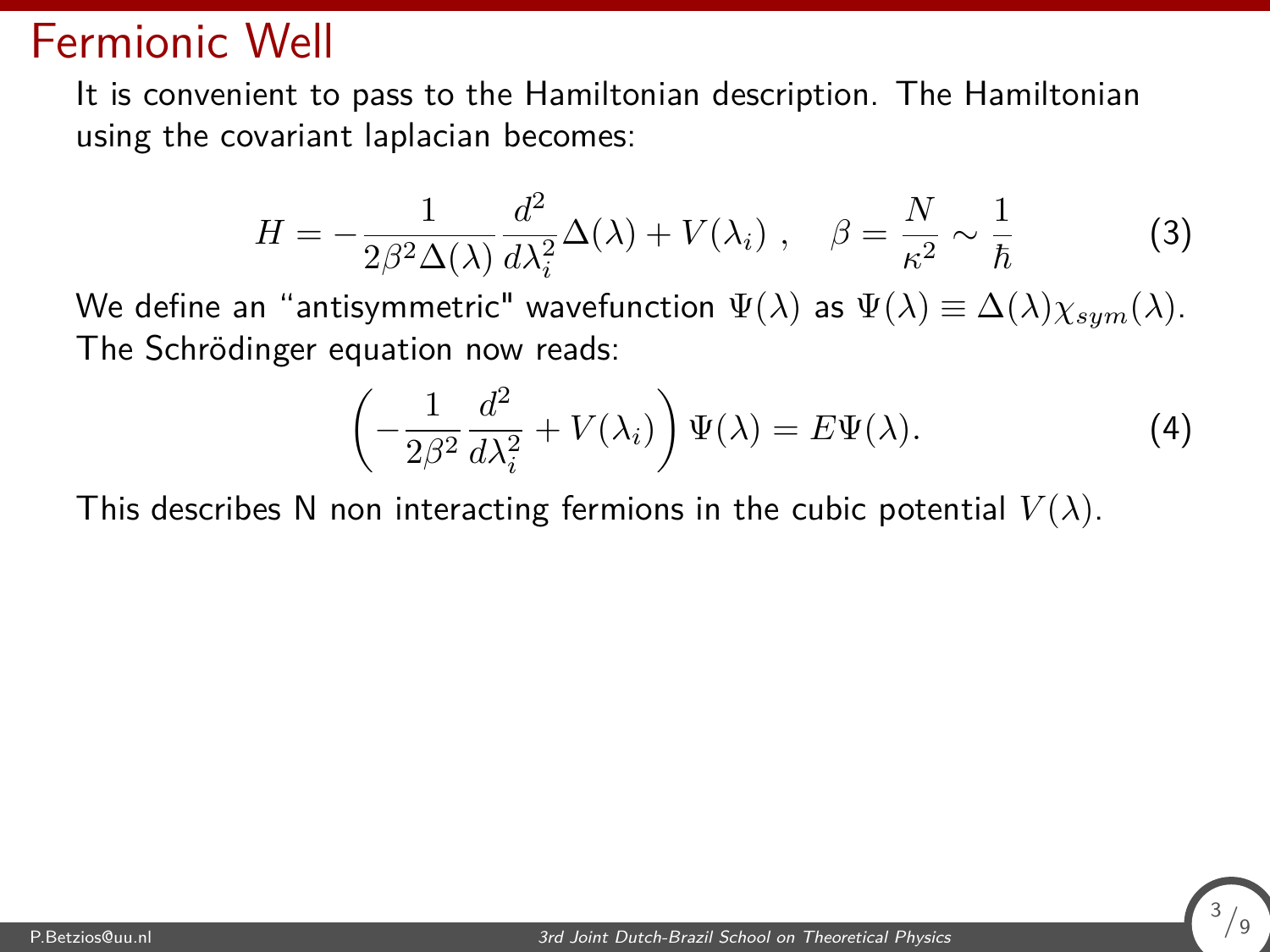#### Fermionic Well

It is convenient to pass to the Hamiltonian description. The Hamiltonian using the covariant laplacian becomes:

$$
H = -\frac{1}{2\beta^2 \Delta(\lambda)} \frac{d^2}{d\lambda_i^2} \Delta(\lambda) + V(\lambda_i) , \quad \beta = \frac{N}{\kappa^2} \sim \frac{1}{\hbar}
$$
 (3)

We define an "antisymmetric" wavefunction  $\Psi(\lambda)$  as  $\Psi(\lambda) \equiv \Delta(\lambda) \chi_{sym}(\lambda)$ . The Schrödinger equation now reads:

$$
\left(-\frac{1}{2\beta^2}\frac{d^2}{d\lambda_i^2} + V(\lambda_i)\right)\Psi(\lambda) = E\Psi(\lambda).
$$
\n(4)

This describes N non interacting fermions in the cubic potential  $V(\lambda)$ .

• We fill up the potential with N fermions. The energy spacing is  $\sim \beta^{-1}.$  By tuning the coupling constant *κ*, there is a critical value *κ<sup>c</sup>* after which the eigenvalues will start to spill.

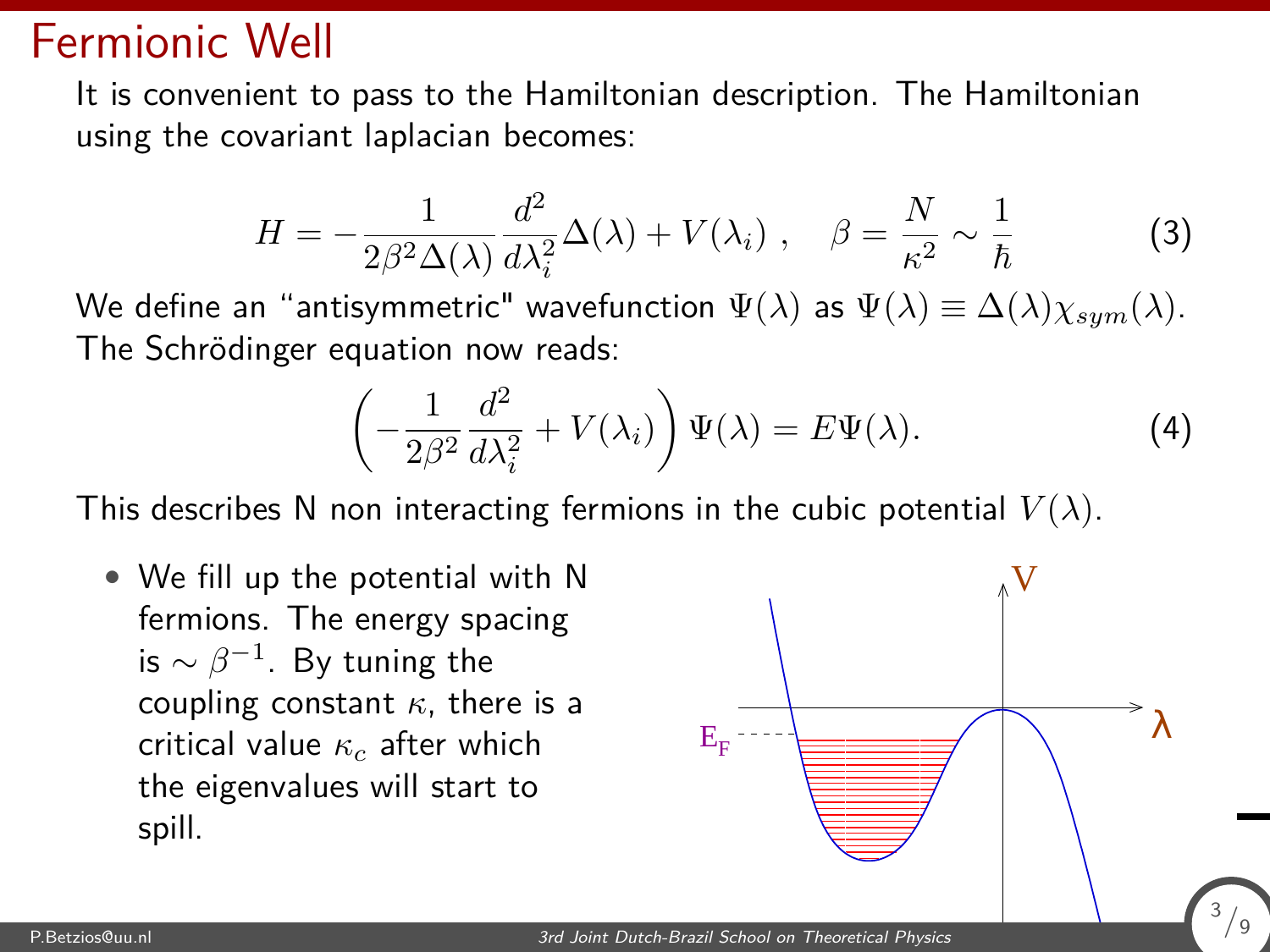Now if we make a 1*/N* expansion, we can organise a genus *g* expansion of the partition function

$$
Z = \sum_{g} N^{2-2g} Z_g(\kappa). \tag{5}
$$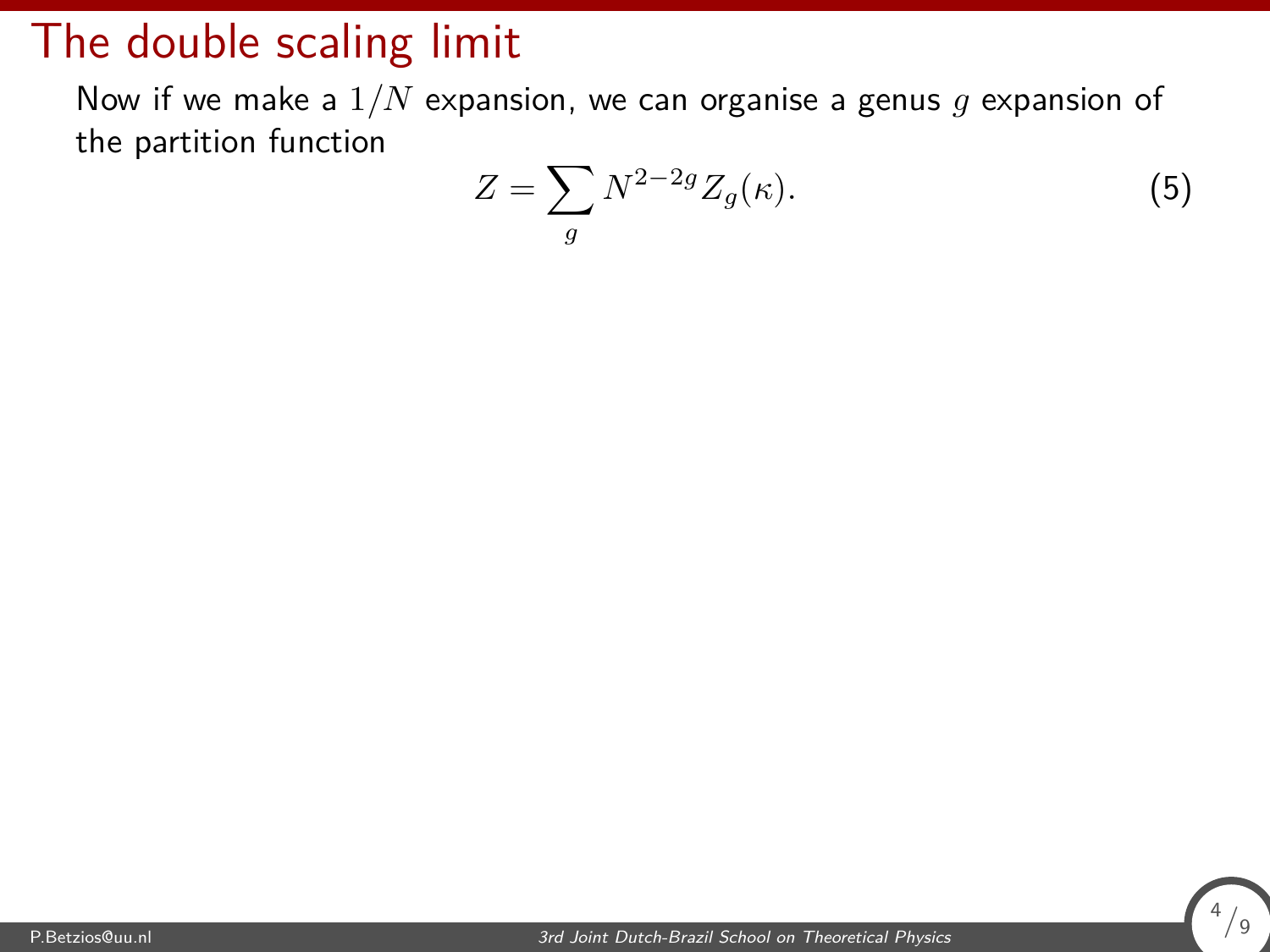Now if we make a 1*/N* expansion, we can organise a genus *g* expansion of the partition function

$$
Z = \sum_{g} N^{2-2g} Z_g(\kappa). \tag{5}
$$

We can connect this expansion with the genus expansion of the partition function of the Liouville theory (2D gravity $+c=1$  matter). To receive contributions from all genera, we take the  $N \to \infty$  limit together with  $\kappa \rightarrow \kappa_c$  (double scaling limit) The partition function diverges as:

$$
Z_g(\kappa) \sim (\kappa_c - \kappa)^{(2-\Gamma)\chi/2},\tag{6}
$$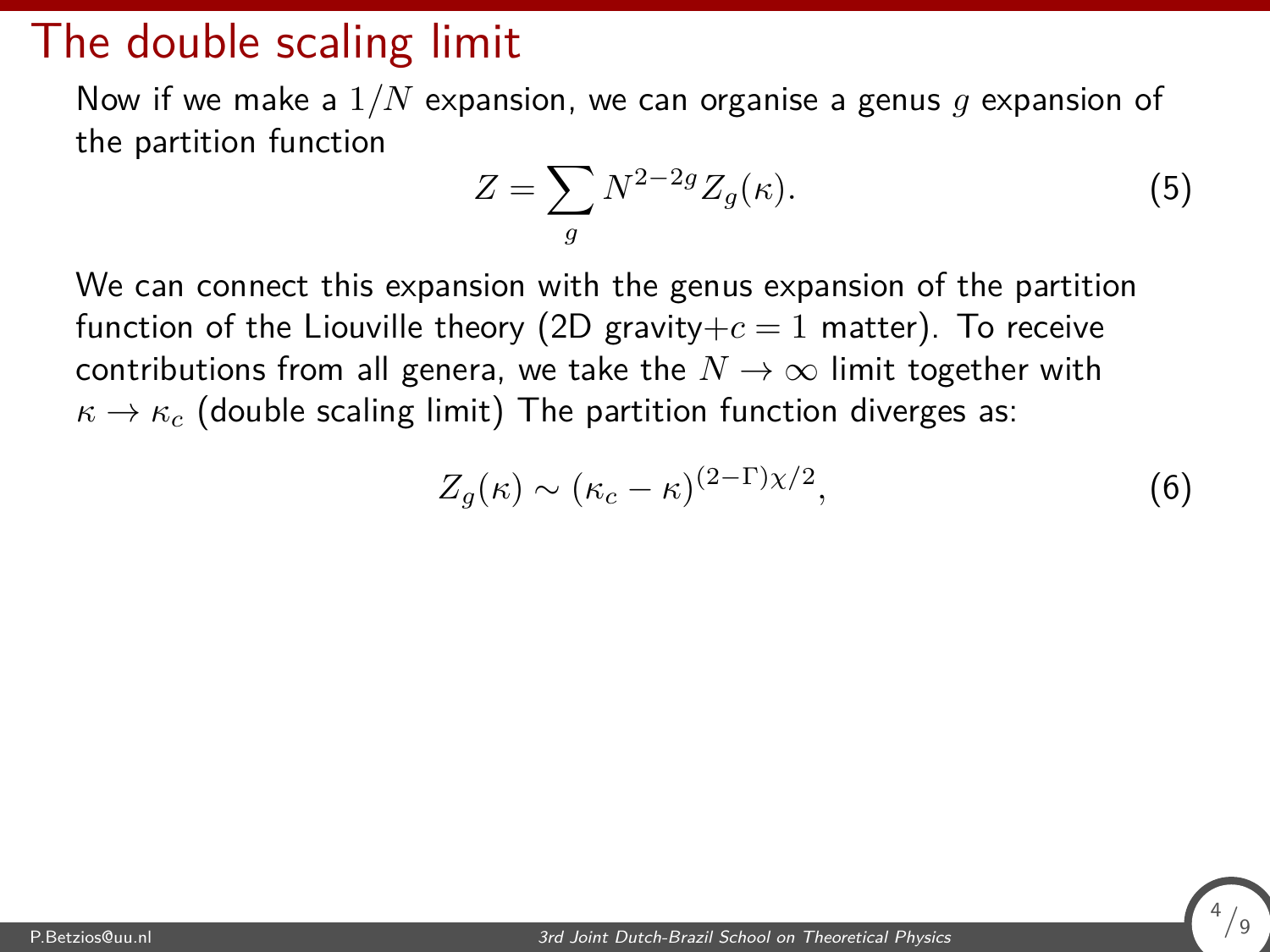Now if we make a 1*/N* expansion, we can organise a genus *g* expansion of the partition function

$$
Z = \sum_{g} N^{2-2g} Z_g(\kappa). \tag{5}
$$

We can connect this expansion with the genus expansion of the partition function of the Liouville theory (2D gravity $+c=1$  matter). To receive contributions from all genera, we take the  $N \to \infty$  limit together with  $\kappa \rightarrow \kappa_c$  (double scaling limit) The partition function diverges as:

$$
Z_g(\kappa) \sim (\kappa_c - \kappa)^{(2-\Gamma)\chi/2},\tag{6}
$$

In the double scaling limit, the matrix model perturbative expansion changes from the double parameter expansion of  $(1/N, \kappa)$  to the single parameter expansion of  $\mu_r \equiv N(\kappa - \kappa_c)^{(2-\Gamma)/2}$ :

$$
Z(\mu_r) = \sum_g \mu_r^{2-2g} f_g. \tag{7}
$$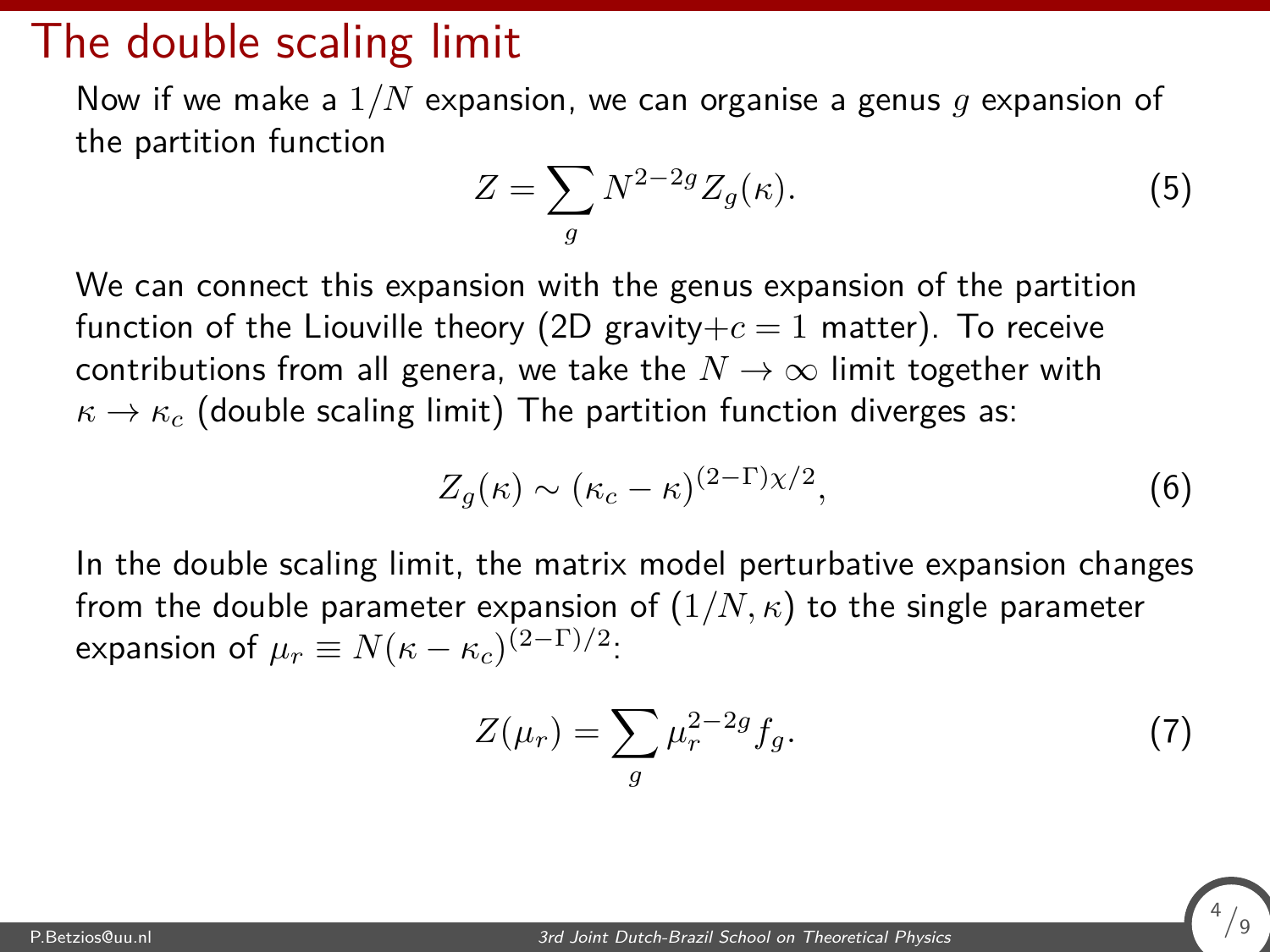Now if we make a 1*/N* expansion, we can organise a genus *g* expansion of the partition function

$$
Z = \sum_{g} N^{2-2g} Z_g(\kappa). \tag{5}
$$

We can connect this expansion with the genus expansion of the partition function of the Liouville theory (2D gravity $+c=1$  matter). To receive contributions from all genera, we take the  $N \to \infty$  limit together with  $\kappa \rightarrow \kappa_c$  (double scaling limit) The partition function diverges as:

$$
Z_g(\kappa) \sim (\kappa_c - \kappa)^{(2-\Gamma)\chi/2},\tag{6}
$$

In the double scaling limit, the matrix model perturbative expansion changes from the double parameter expansion of  $(1/N, \kappa)$  to the single parameter expansion of  $\mu_r \equiv N(\kappa - \kappa_c)^{(2-\Gamma)/2}$ :

$$
Z(\mu_r) = \sum_g \mu_r^{2-2g} f_g. \tag{7}
$$

4 */*9

In the free fermion language we send  $\beta \to \infty$ ,  $\mu \to 0$ ,  $\mu_r = \beta \mu$  with  $\mu$  the distance of the fermi level from the top of the potential.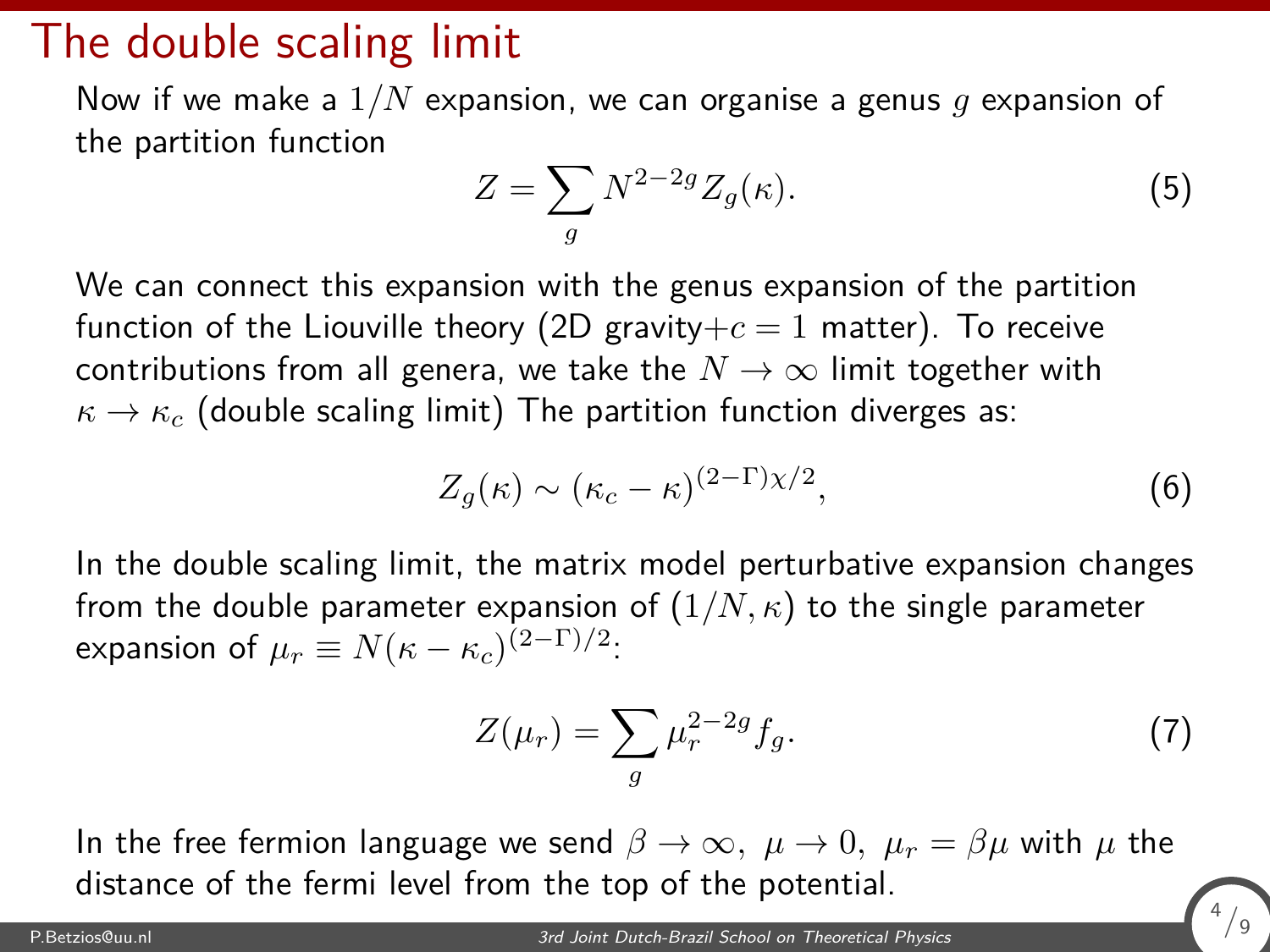- Matrices naturally arise in the study of dynamics of D-Branes.
- It can be shown that String theories with  $c=1$  contain  $D_0$  branes whose excitations are simply a Tachyon and a 1-d gauge field.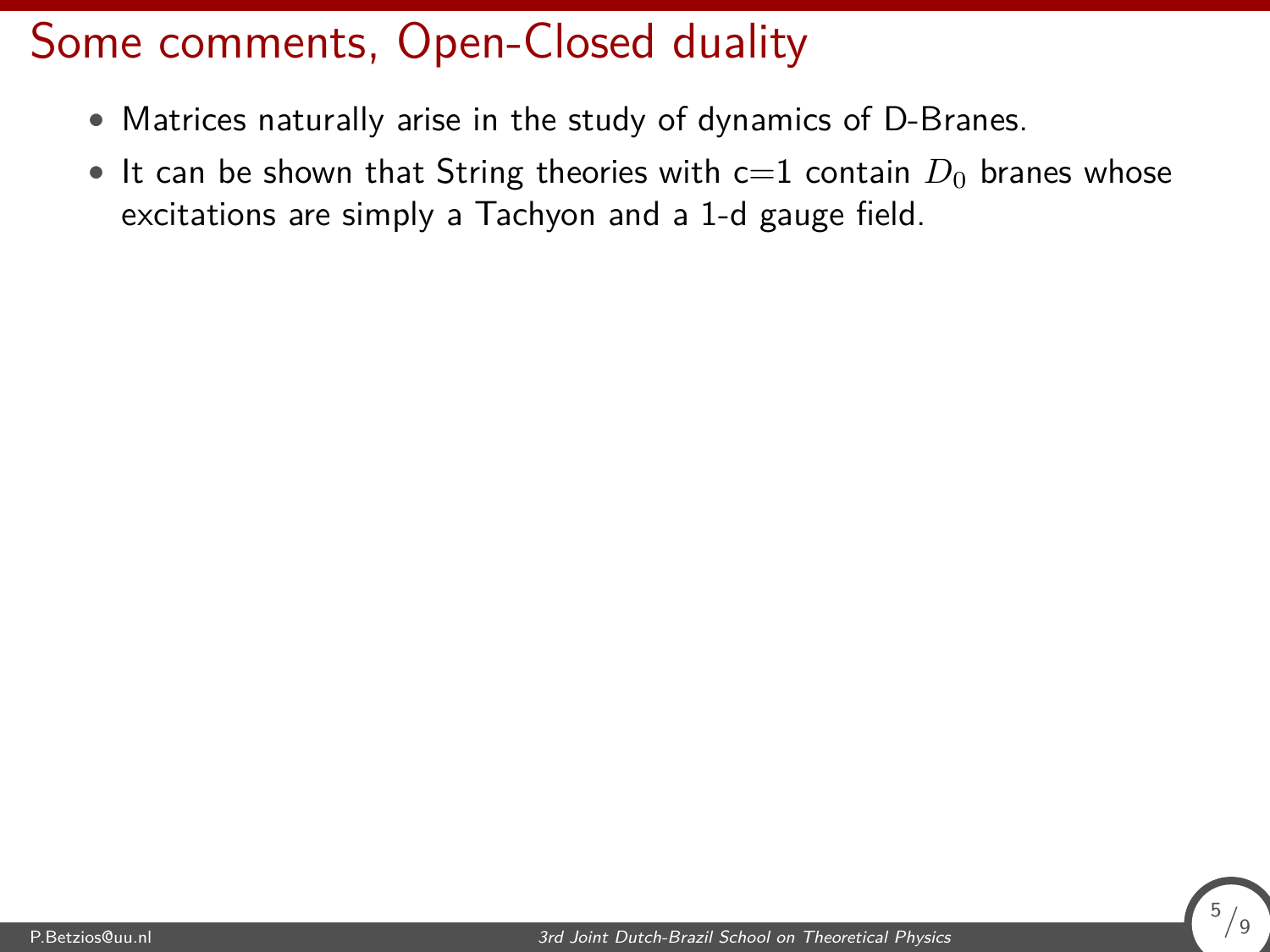- Matrices naturally arise in the study of dynamics of D-Branes.
- It can be shown that String theories with  $c=1$  contain  $D_0$  branes whose excitations are simply a Tachyon and a 1-d gauge field.
- The tachyon potential in bosonic string theories is unbounded from below -the D branes can decay and produce closed strings (SFT).
- It shares the same Universal characteristics with the MQM cubic potential - a local maximum at  $M = 0$  and is unbounded from below for negative M.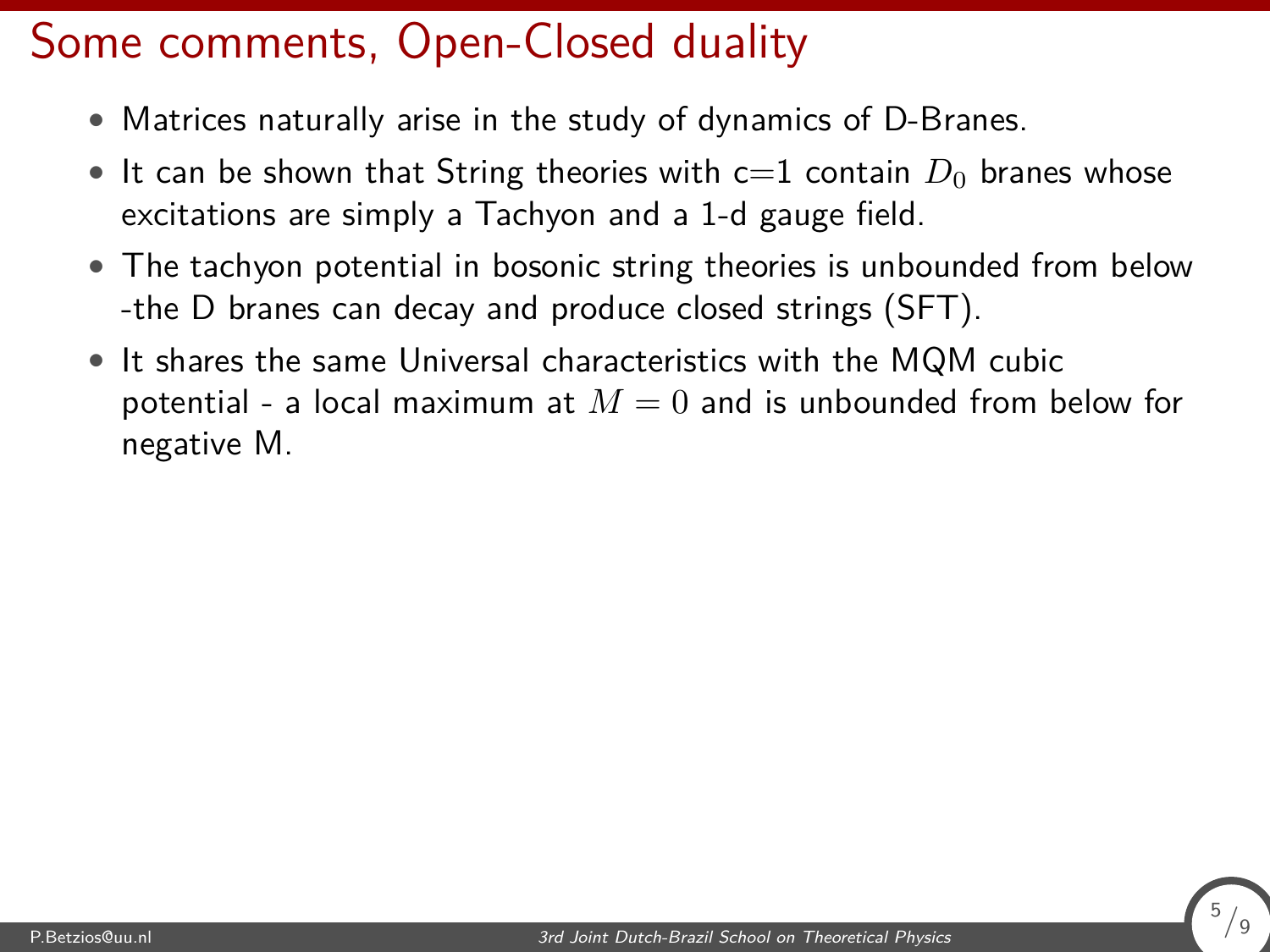- Matrices naturally arise in the study of dynamics of D-Branes.
- It can be shown that String theories with  $c=1$  contain  $D_0$  branes whose excitations are simply a Tachyon and a 1-d gauge field.
- The tachyon potential in bosonic string theories is unbounded from below -the D branes can decay and produce closed strings (SFT).
- It shares the same Universal characteristics with the MQM cubic potential - a local maximum at  $M = 0$  and is unbounded from below for negative M.
- This connection strengthens in the double scaling limit  $g_s \to 0, N \to \infty, \mu = fixed$ , where one focuses at the top of the potential barrier.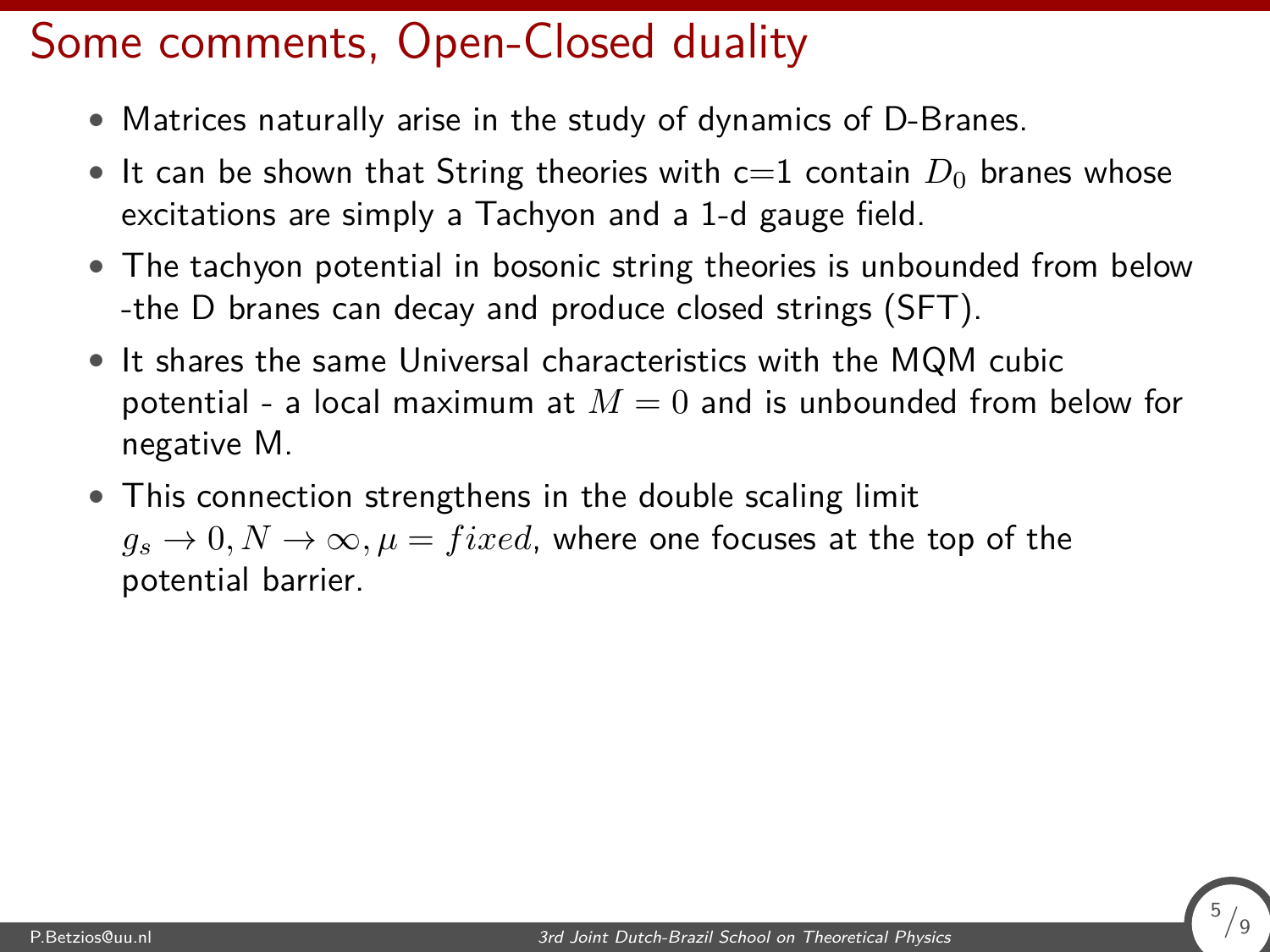- Matrices naturally arise in the study of dynamics of D-Branes.
- It can be shown that String theories with  $c=1$  contain  $D_0$  branes whose excitations are simply a Tachyon and a 1-d gauge field.
- The tachyon potential in bosonic string theories is unbounded from below -the D branes can decay and produce closed strings (SFT).
- It shares the same Universal characteristics with the MQM cubic potential - a local maximum at  $M = 0$  and is unbounded from below for negative M.
- This connection strengthens in the double scaling limit  $q_s \rightarrow 0, N \rightarrow \infty, \mu = fixed$ , where one focuses at the top of the potential barrier.
- In the same limit, the Matrix model describes also the physics of continuous Riemmann surfaces (closed string Liouville description).
- This is the analogue of the Maldacena decoupling limit in this simple case.
- MQM describes the dynamics of N  $D_0$  branes anchored at the strong coupling region of the dual closed string Liouville description.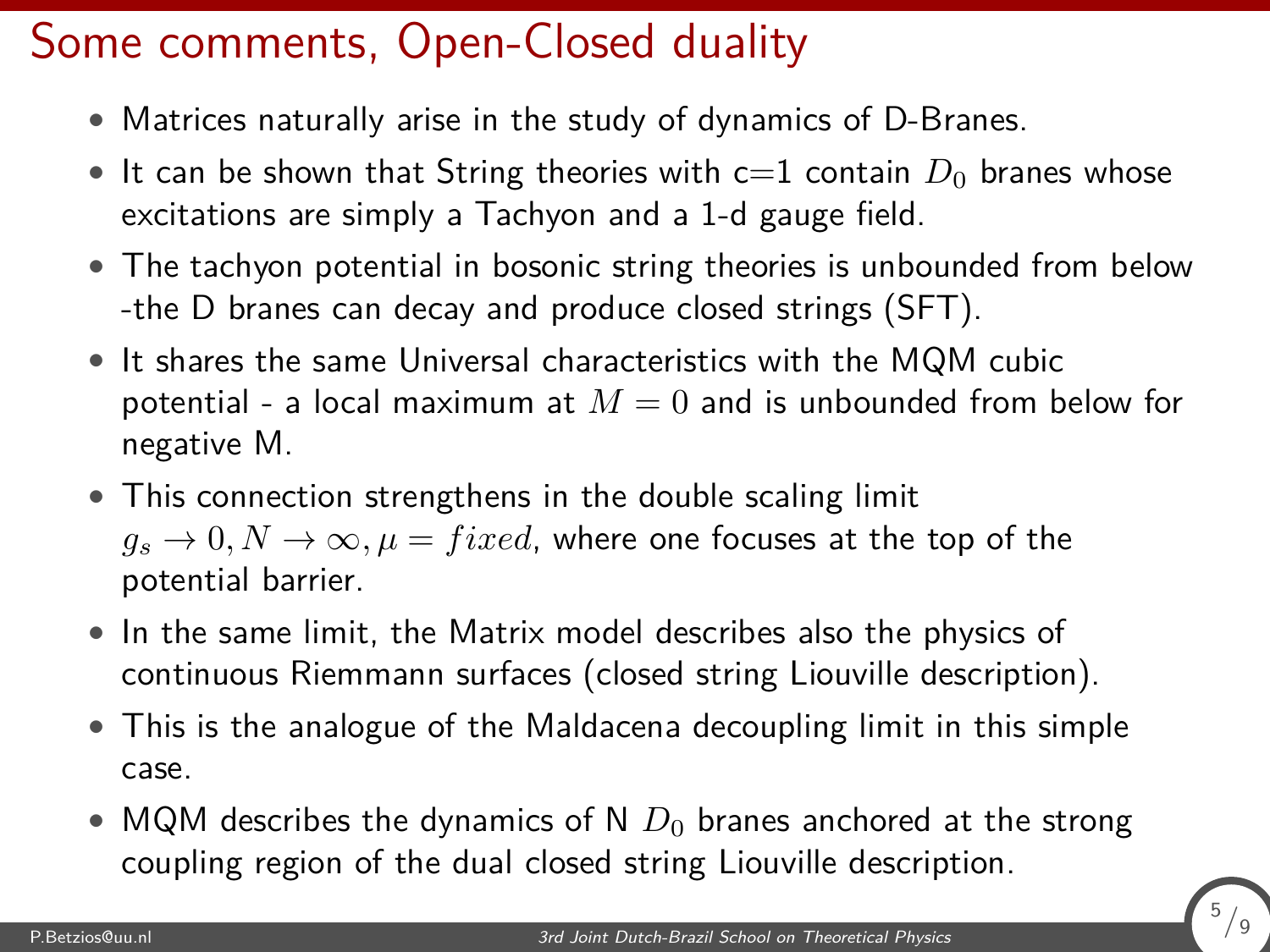#### Solution of Matrix Quantum mechanics

• One can find an asymptotic solution of the model as a genus expansion in the double scaling limit, where only the top of the potential matters (reverse harmonic oscillator).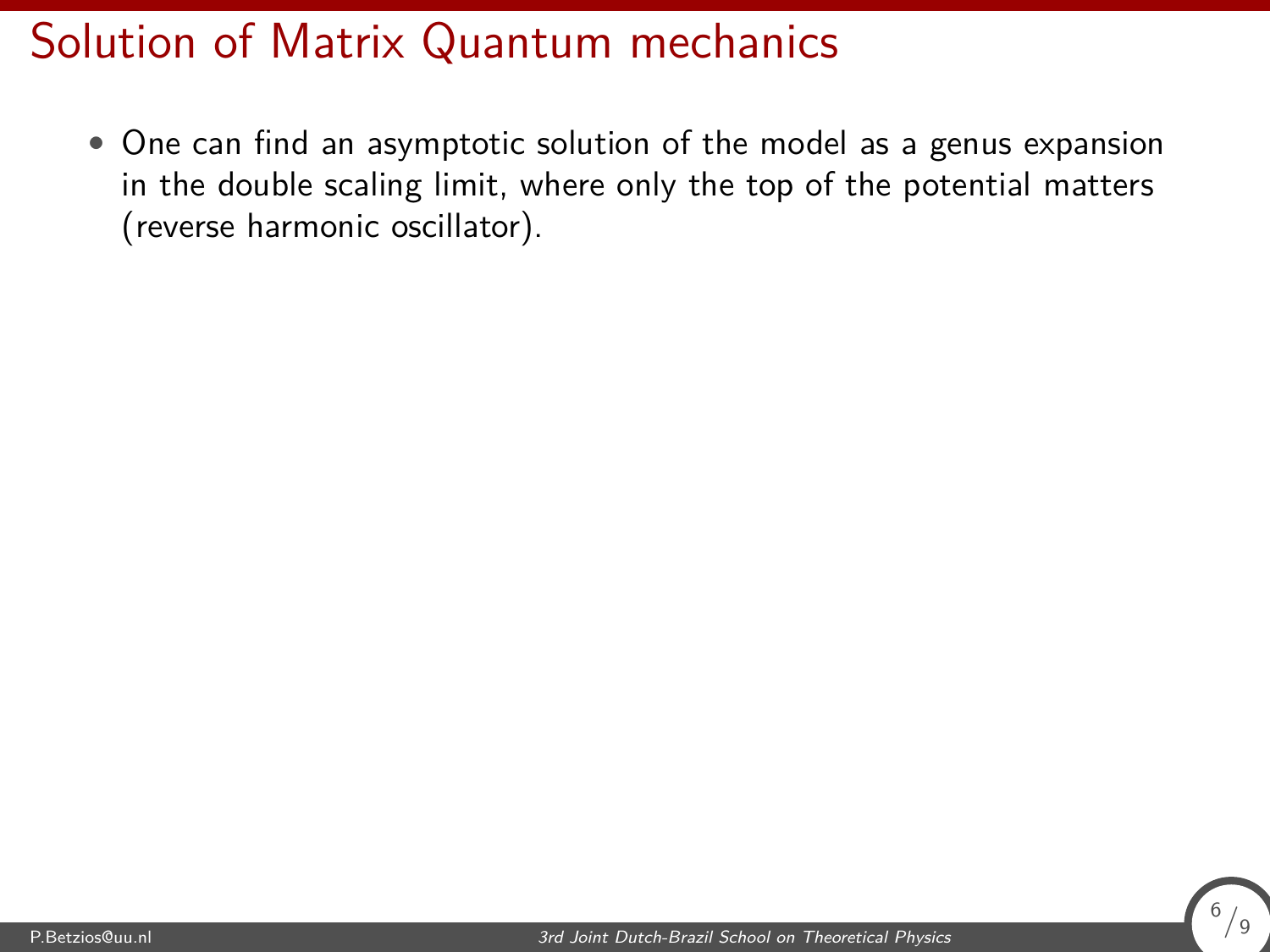#### Solution of Matrix Quantum mechanics

- One can find an asymptotic solution of the model as a genus expansion in the double scaling limit, where only the top of the potential matters (reverse harmonic oscillator).
- For a circle the partition function is:

$$
Z = \frac{1}{4} \left[ (2\beta\mu_0\sqrt{R})^2 \log \mu_0 - 2f_1(R) \log \mu_0 + \sum_{m=1}^{\infty} \frac{f_{m+1}(R)}{m(2m+1)} (2\beta\mu_0\sqrt{R})^{-2m} \right]
$$
(8)

where  $f_n$  is a function of  $R+R^{-1}$ , and  $\mu_r=\beta\mu_0$  is the genus expansion parameter.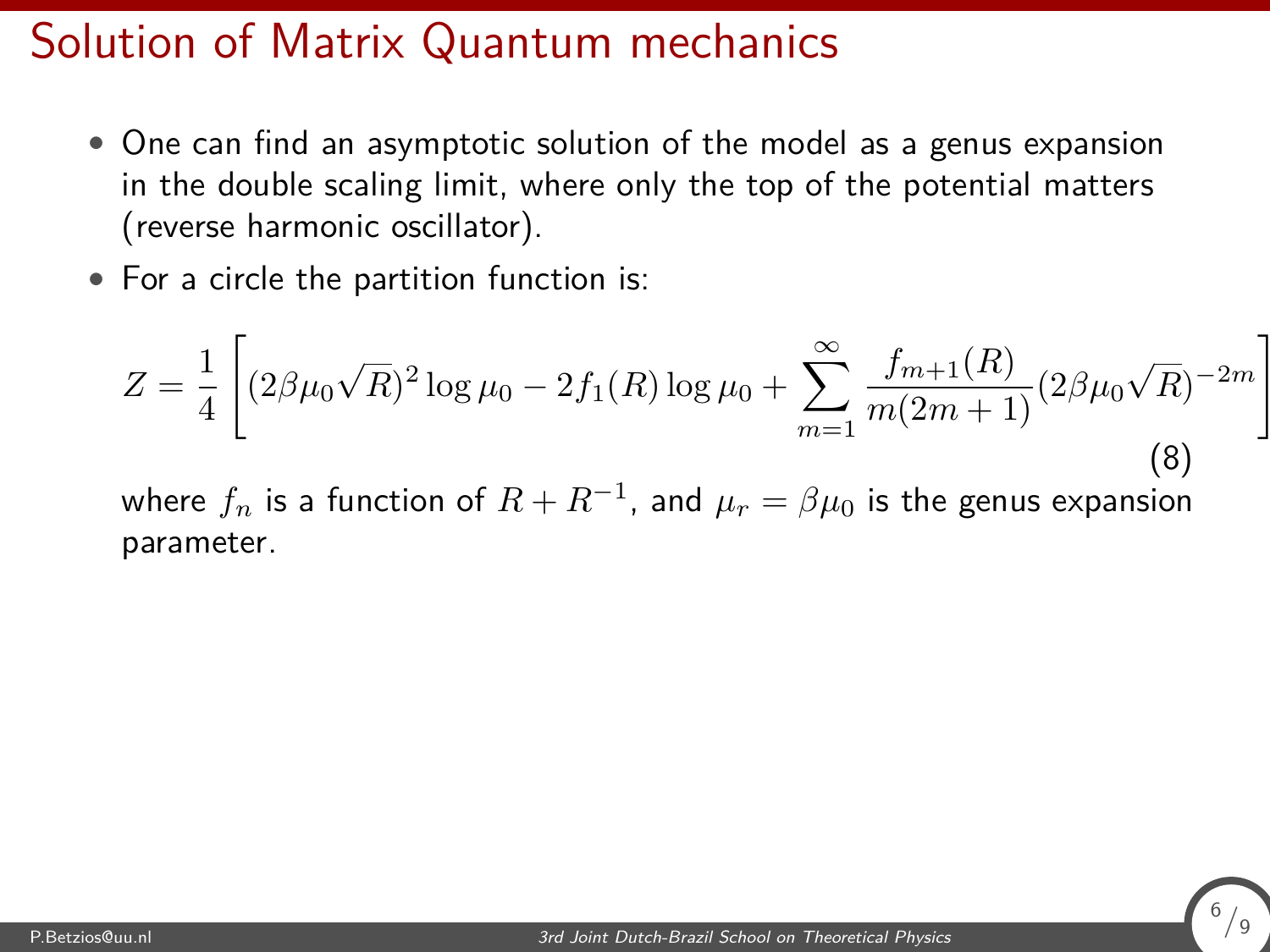#### Solution of Matrix Quantum mechanics

- One can find an asymptotic solution of the model as a genus expansion in the double scaling limit, where only the top of the potential matters (reverse harmonic oscillator).
- For a circle the partition function is:

$$
Z = \frac{1}{4} \left[ (2\beta\mu_0\sqrt{R})^2 \log \mu_0 - 2f_1(R) \log \mu_0 + \sum_{m=1}^{\infty} \frac{f_{m+1}(R)}{m(2m+1)} (2\beta\mu_0\sqrt{R})^{-2m} \right]
$$
(8)

where  $f_n$  is a function of  $R+R^{-1}$ , and  $\mu_r=\beta\mu_0$  is the genus expansion parameter.

- This expression is T-dual  $R \to \frac{1}{R}$ ,  $\mu_r \to R\mu_r$ .
- We can also match the second term with the Liouville computation of the torus partition function:

$$
Z_1 = -\frac{1}{24} \left( R + \frac{1}{R} \right) \log \mu_0, \tag{9}
$$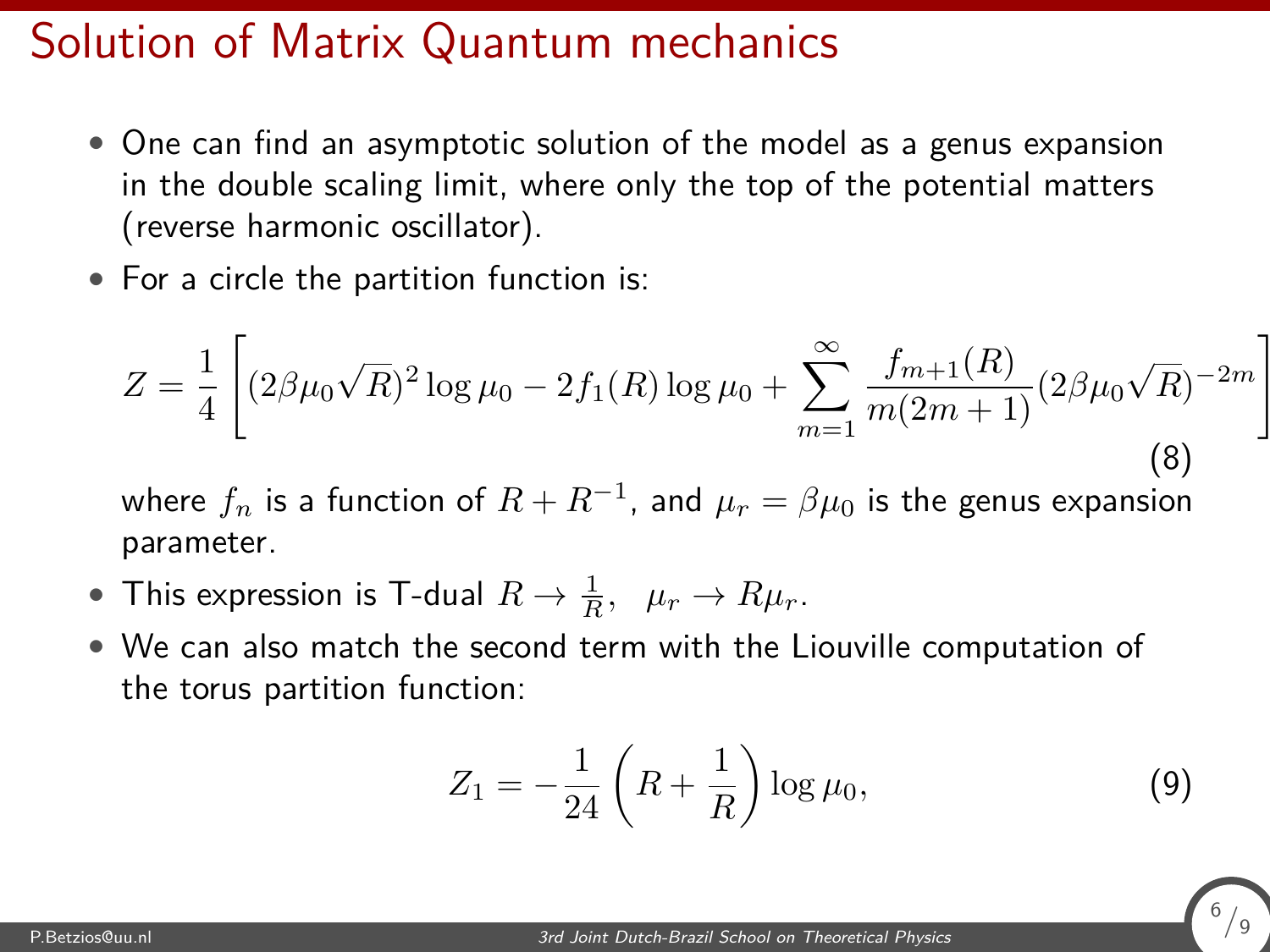## $S^1/Z_2$  Orbifold

The idea is to make a similar computation for the orbifold. In string theory we get extra twisted states from the orbifold fixed points.



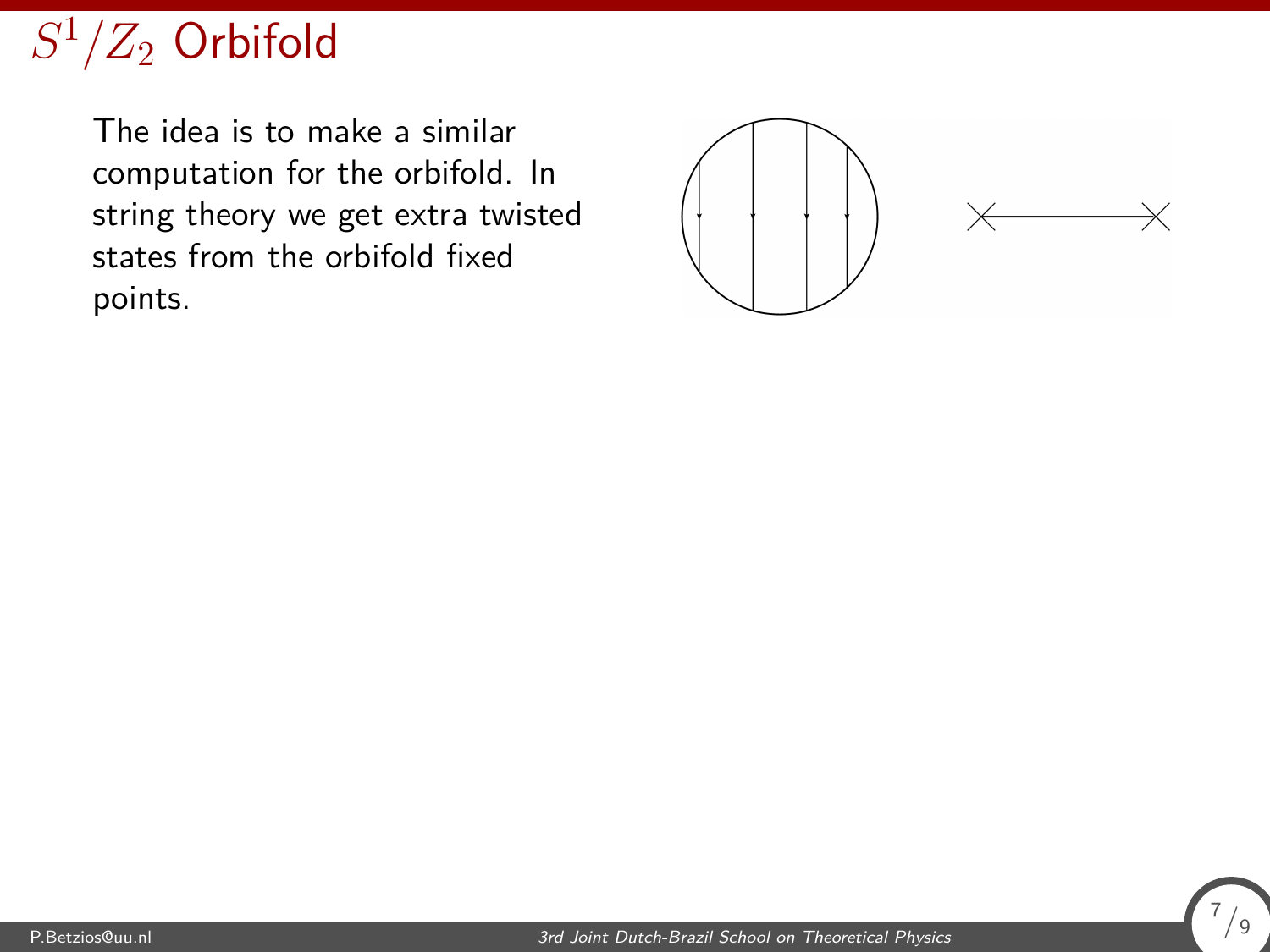### $S^1/Z_2$  Orbifold

The idea is to make a similar computation for the orbifold. In string theory we get extra twisted states from the orbifold fixed points.



7 */*9

To implement orbifolding on the matrix model we gauge the  $Z_2$  reflection symmetry by combining it with a  $Z_2$  subgroup of the gauge group:

$$
\Omega = \begin{pmatrix} -1_{n \times n} & 0 \\ 0 & 1_{(N-n) \times (N-n)} \end{pmatrix} * \tag{10}
$$

with  $*f(t) = f(-t)*$ ,  $*\partial_t = -\partial_t *$ ,  $0 \le n \le \frac{N}{2}$ , and then requiring:

$$
\Omega A(t)\Omega^{-1} = -A(t), \quad \Omega M(t)\Omega^{-1} = M(t) \tag{11}
$$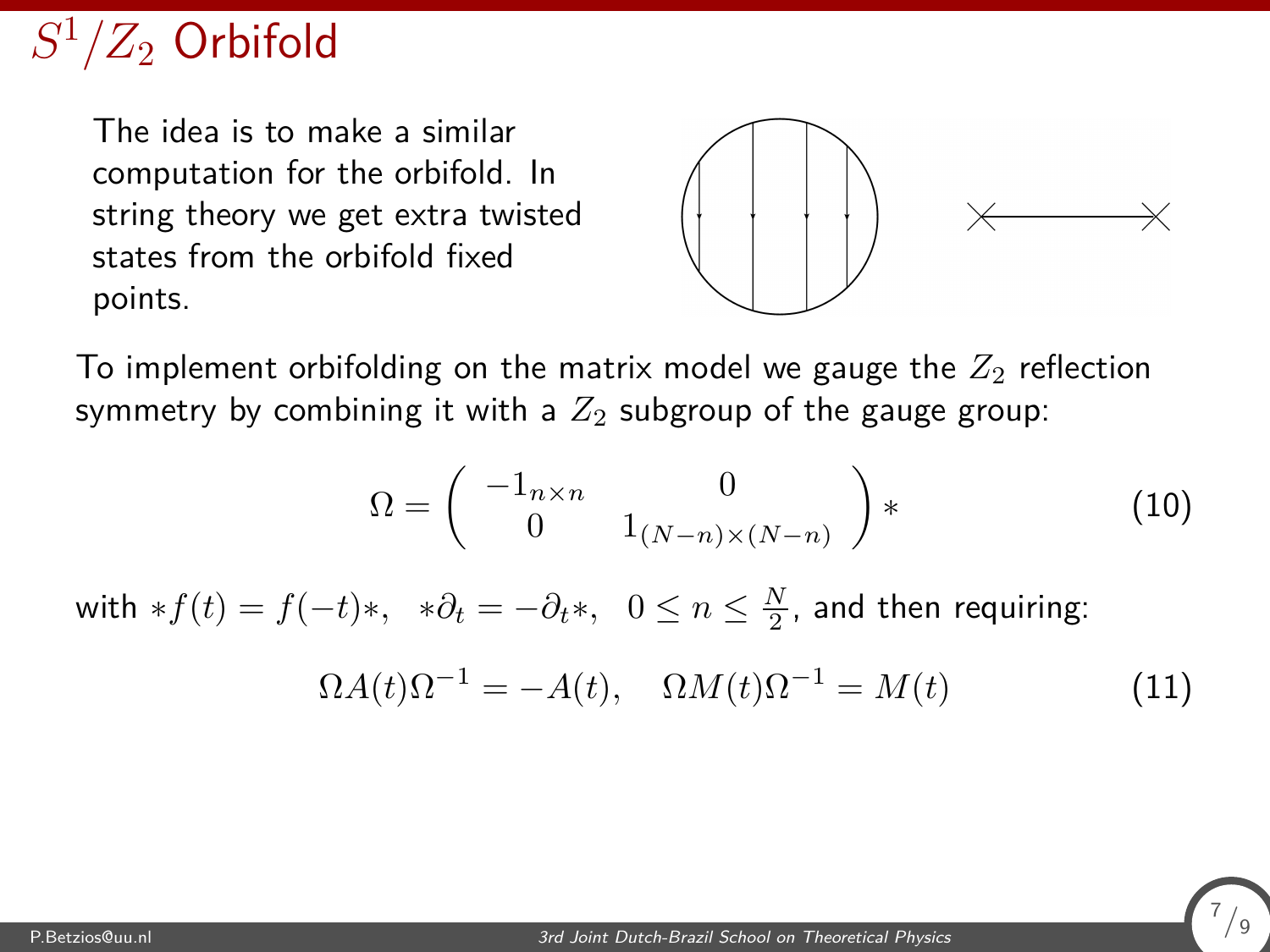## $S^1/Z_2$  Orbifold

The idea is to make a similar computation for the orbifold. In string theory we get extra twisted states from the orbifold fixed points.



7 */*9

To implement orbifolding on the matrix model we gauge the  $Z_2$  reflection symmetry by combining it with a  $Z_2$  subgroup of the gauge group:

$$
\Omega = \begin{pmatrix} -1_{n \times n} & 0 \\ 0 & 1_{(N-n) \times (N-n)} \end{pmatrix} * \tag{10}
$$

with  $*f(t) = f(-t)*$ ,  $*\partial_t = -\partial_t *$ ,  $0 \le n \le \frac{N}{2}$ , and then requiring:

$$
\Omega A(t)\Omega^{-1} = -A(t), \quad \Omega M(t)\Omega^{-1} = M(t) \tag{11}
$$

This naturally splits the matrices into (even/odd) blocks that need to satisfy different boundary conditions. Gauge invariance is now under  $U(n) \times U(N - n)$ , thus we get two separate sets of *n* and  $N - n$  fermions.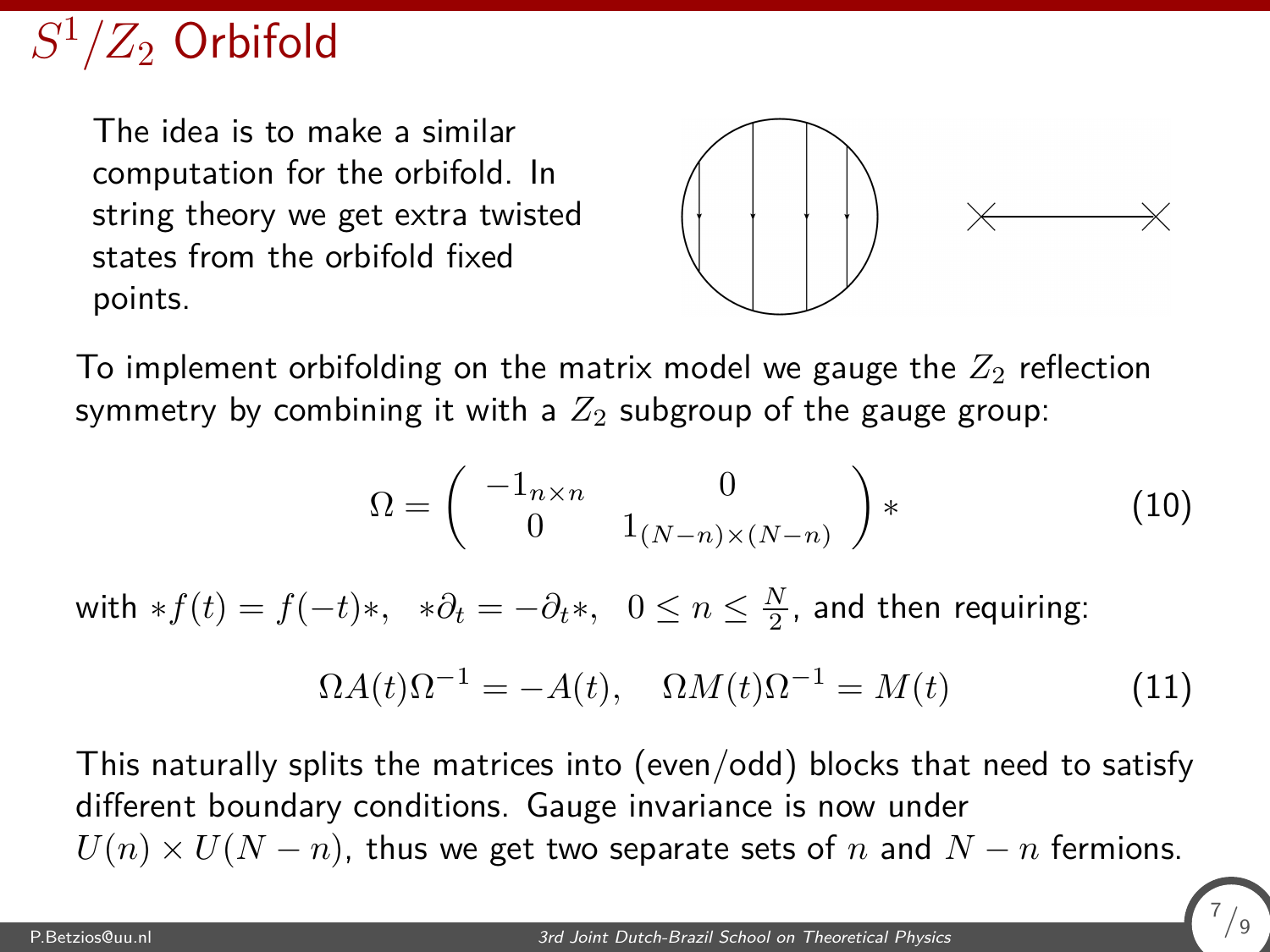#### **Directions**

- Compute Partition function (Generalised statistics?) T-duality?
- Compare with the Liouville torus Partition function on the orbifold.
- Supersymmetric case (OB)
- Analytic continuation -Pick specific value of n for the initial/final state of a Big bang Big crunch universe?
- Second quantization (SFT)?

#### **References**

I. Klebanov: hep-th/9108019v2 , (general basic review)

Boulatov - Kazakov: hep-th/0012228v1 , (non-singlets, different representations)

Yu Nakayama: hep-th/0402009v7 , (general review, Liouville oriented)

Ramgoolam - Waldram: hep-th/9805191 , (D0 branes on compact orbifolds)